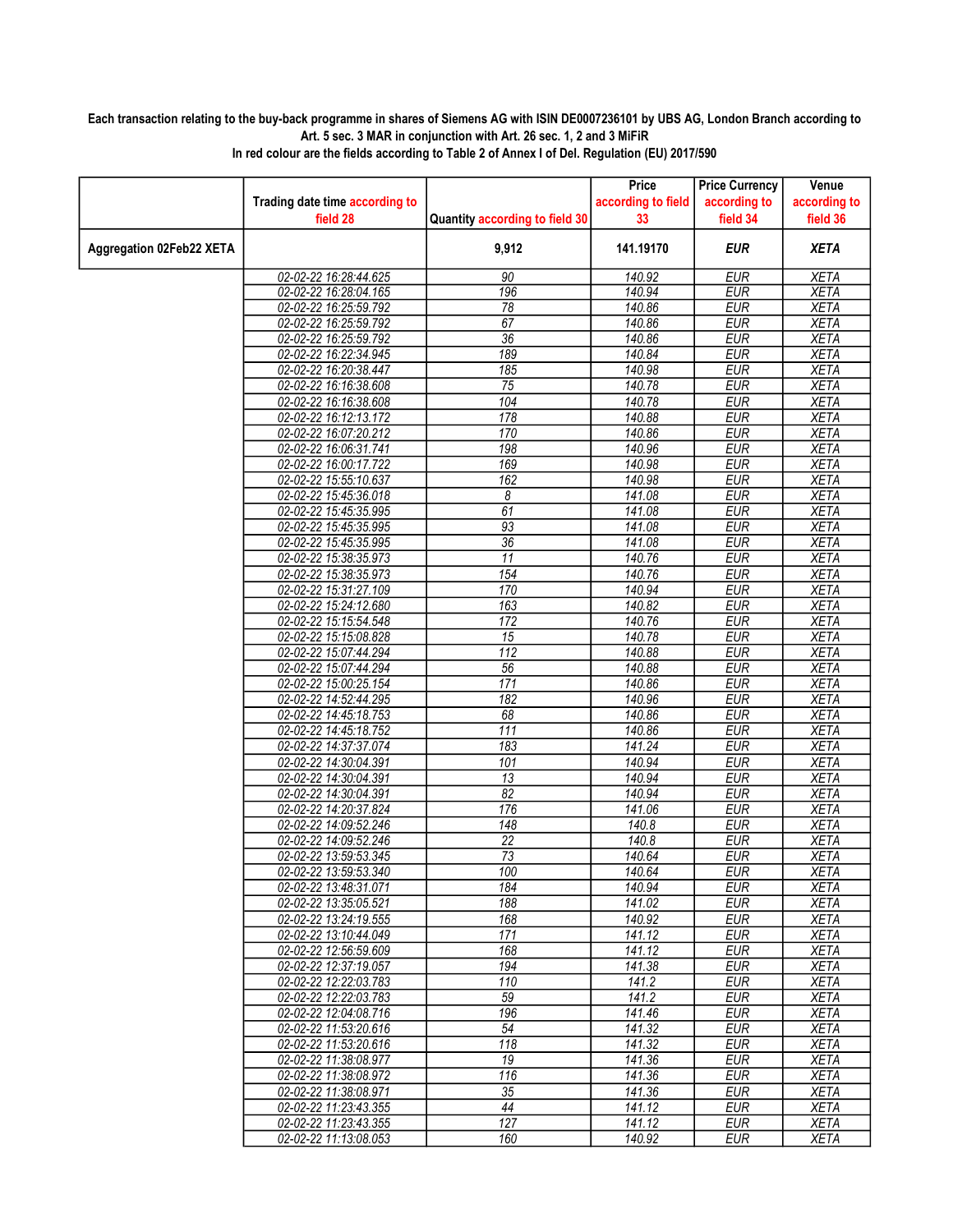| 02-02-22 11:03:10.489 | 30              | 140.88             | EUR        | XETA        |
|-----------------------|-----------------|--------------------|------------|-------------|
| 02-02-22 11:03:10.485 | 121             | 140.88             | <b>EUR</b> | <b>XETA</b> |
| 02-02-22 11:03:10.485 | 10              | 140.88             | <b>EUR</b> | <b>XETA</b> |
| 02-02-22 10:53:34.302 | $\overline{20}$ | 141.18             | <b>EUR</b> | <b>XETA</b> |
| 02-02-22 10:53:34.302 | 152             | 141.18             | <b>EUR</b> | <b>XETA</b> |
| 02-02-22 10:44:58.194 | 155             | 141.4              | <b>EUR</b> | <b>XETA</b> |
| 02-02-22 10:44:58.194 | 23              | 141.4              | <b>EUR</b> | <b>XETA</b> |
| 02-02-22 10:35:49.903 | 173             | 141.56             | <b>EUR</b> | <b>XETA</b> |
| 02-02-22 10:23:49.075 | 100             | 141.58             | <b>EUR</b> | <b>XETA</b> |
| 02-02-22 10:23:49.075 | 65              | 141.58             | <b>EUR</b> | <b>XETA</b> |
| 02-02-22 10:12:01.059 | 175             | 141.74             | <b>EUR</b> | <b>XETA</b> |
| 02-02-22 10:08:50.355 | $\overline{55}$ | 141.76             | <b>EUR</b> | <b>XETA</b> |
| 02-02-22 10:00:46.428 | 104             | 142.1              | <b>EUR</b> | <b>XETA</b> |
| 02-02-22 10:00:46.428 | 70              | 142.1              | <b>EUR</b> | <b>XETA</b> |
| 02-02-22 09:51:03.525 | 177             | 142.36             | <b>EUR</b> | <b>XETA</b> |
| 02-02-22 09:37:40.754 | 54              | 141.96             | <b>EUR</b> | <b>XETA</b> |
| 02-02-22 09:37:40.754 | 135             | 141.96             | <b>EUR</b> | <b>XETA</b> |
| 02-02-22 09:31:36.724 | 106             | 141.7              | <b>EUR</b> | <b>XETA</b> |
| 02-02-22 09:18:50.092 | 40              | 141.54             | <b>EUR</b> | <b>XETA</b> |
| 02-02-22 09:18:50.091 | 139             | 141.54             | <b>EUR</b> | <b>XETA</b> |
| 02-02-22 09:07:23.214 | 169             | 141.6              | <b>EUR</b> | <b>XETA</b> |
| 02-02-22 09:07:23.214 | 10              | $\overline{141.6}$ | <b>EUR</b> | <b>XETA</b> |
| 02-02-22 09:00:12.799 | 44              | 141.18             | <b>EUR</b> | <b>XETA</b> |
| 02-02-22 09:00:12.799 | $\overline{71}$ | 141.18             | <b>EUR</b> | <b>XETA</b> |
| 02-02-22 09:00:12.798 | 44              | 141.18             | <b>EUR</b> | <b>XETA</b> |
| 02-02-22 08:53:56.252 | 106             | 141.14             | <b>EUR</b> | <b>XETA</b> |
| 02-02-22 08:47:19.733 | 97              | 141.1              | <b>EUR</b> | <b>XETA</b> |
| 02-02-22 08:47:19.733 | 67              | 141.1              | <b>EUR</b> | <b>XETA</b> |
| 02-02-22 08:39:15.138 | 36              | 141.36             | <b>EUR</b> | <b>XETA</b> |
| 02-02-22 08:39:15.138 | 156             | 141.36             | <b>EUR</b> | <b>XETA</b> |
| 02-02-22 08:32:14.543 | 193             | 141.36             | <b>EUR</b> | <b>XETA</b> |
| 02-02-22 08:26:59.802 | 173             | 142.04             | <b>EUR</b> | <b>XETA</b> |
| 02-02-22 08:17:21.881 | 191             | 141.7              | <b>EUR</b> | <b>XETA</b> |
| 02-02-22 08:06:32.312 | 79              | 141.76             | <b>EUR</b> | <b>XETA</b> |
| 02-02-22 08:06:32.312 | 83              | 141.76             | <b>EUR</b> | <b>XETA</b> |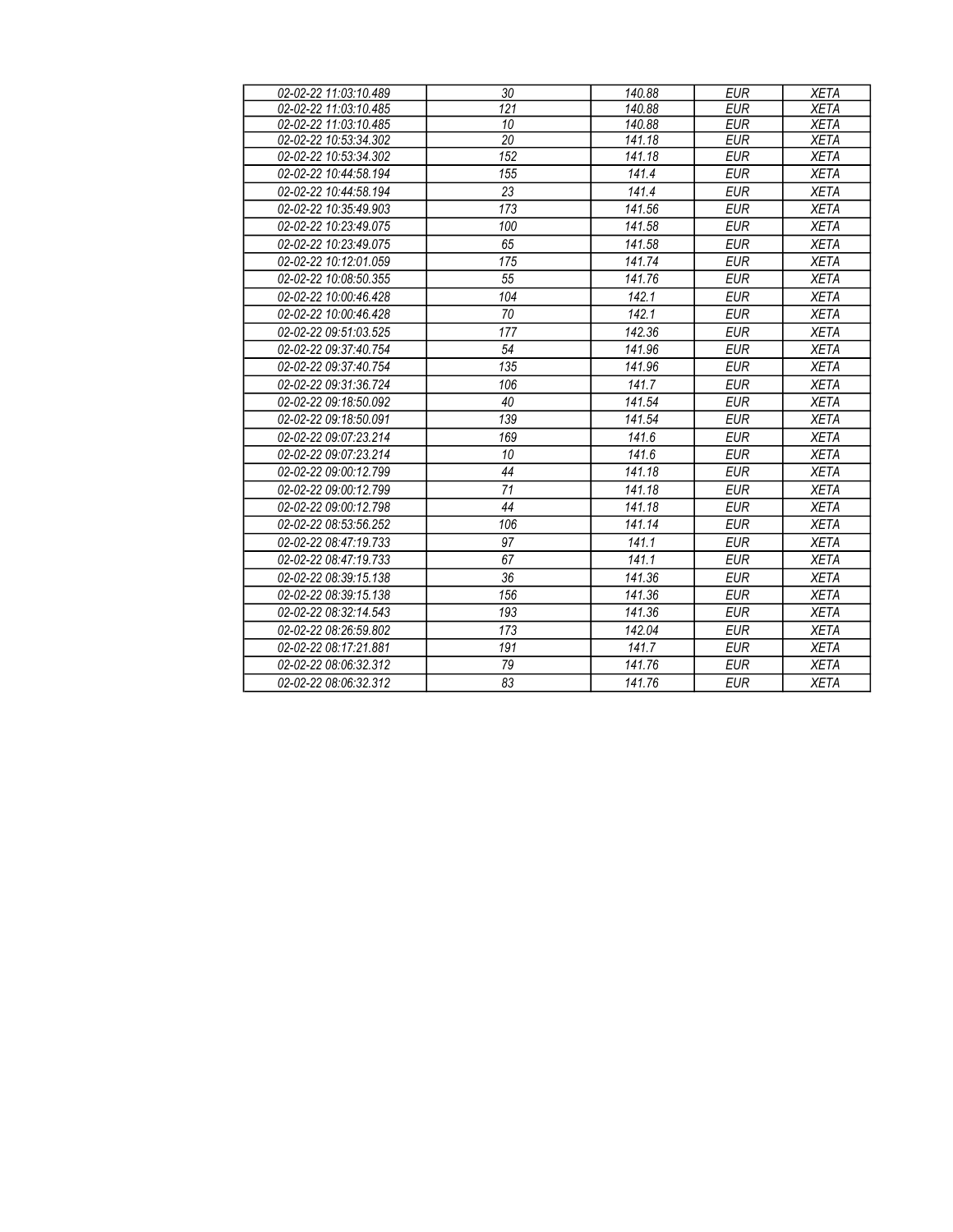## Each order relating to the buy-back programme above according to Art. 5 sec. 3 MAR in conjunction with Art. 25 sec. 1 and 2 MiFiR

In red colour are the fields according to Table 2 of the Annex of Del. Regulation (EU) 2017/580; alternatively you may report the

| Date and Time according to field 9 | <b>Segment MIC code</b><br>according to field 16 | <b>Transaction price</b><br>according to field 28 | <b>Price currency according</b><br>to field 29 | <b>Buy-sell indicator</b><br>according to field 32 |
|------------------------------------|--------------------------------------------------|---------------------------------------------------|------------------------------------------------|----------------------------------------------------|
| 02-02-22 16:28:44.625              | <b>XETA</b>                                      | 140.92                                            | <b>EUR</b>                                     | <b>BUY</b>                                         |
| 02-02-22 16:28:04.165              | <b>XETA</b>                                      | 140.94                                            | <b>EUR</b>                                     | <b>BUY</b>                                         |
| 02-02-22 16:25:59.792              | <b>XETA</b>                                      | 140.86                                            | <b>EUR</b>                                     | <b>BUY</b>                                         |
| 02-02-22 16:25:59.792              | <b>XETA</b>                                      | 140.86                                            | <b>EUR</b>                                     | <b>BUY</b>                                         |
| 02-02-22 16:25:59.792              | <b>XETA</b>                                      | 140.86                                            | <b>EUR</b>                                     | <b>BUY</b>                                         |
| 02-02-22 16:22:34.945              | <b>XETA</b>                                      | 140.84                                            | <b>EUR</b>                                     | <b>BUY</b>                                         |
| 02-02-22 16:20:38.447              | <b>XETA</b>                                      | 140.98                                            | <b>EUR</b>                                     | <b>BUY</b>                                         |
| 02-02-22 16:16:38.608              | <b>XETA</b>                                      | 140.78                                            | <b>EUR</b>                                     | <b>BUY</b>                                         |
| 02-02-22 16:16:38.608              | <b>XETA</b>                                      | 140.78                                            | <b>EUR</b>                                     | <b>BUY</b>                                         |
| 02-02-22 16:12:13.172              | <b>XETA</b>                                      | 140.88                                            | <b>EUR</b>                                     | <b>BUY</b>                                         |
| 02-02-22 16:07:20.212              | <b>XETA</b>                                      | 140.86                                            | <b>EUR</b>                                     | <b>BUY</b>                                         |
| 02-02-22 16:06:31.741              | <b>XETA</b>                                      | 140.96                                            | <b>EUR</b>                                     | <b>BUY</b>                                         |
| 02-02-22 16:00:17.722              | <b>XETA</b>                                      | 140.98                                            | <b>EUR</b>                                     | <b>BUY</b>                                         |
| 02-02-22 15:55:10.637              | <b>XETA</b>                                      | 140.98                                            | <b>EUR</b>                                     | <b>BUY</b>                                         |
| 02-02-22 15:45:36.018              | <b>XETA</b>                                      | 141.08                                            | <b>EUR</b>                                     | <b>BUY</b>                                         |
| 02-02-22 15:45:35.995              | <b>XETA</b>                                      | 141.08                                            | <b>EUR</b>                                     | <b>BUY</b>                                         |
| 02-02-22 15:45:35.995              | <b>XETA</b>                                      | 141.08                                            | <b>EUR</b>                                     | <b>BUY</b>                                         |
| 02-02-22 15:45:35.995              | <b>XETA</b>                                      | 141.08                                            | <b>EUR</b>                                     | <b>BUY</b>                                         |
| 02-02-22 15:38:35.973              | <b>XETA</b>                                      | 140.76                                            | <b>EUR</b>                                     | <b>BUY</b>                                         |
| 02-02-22 15:38:35.973              | <b>XETA</b>                                      | 140.76                                            | <b>EUR</b>                                     | <b>BUY</b>                                         |
| 02-02-22 15:31:27.109              | <b>XETA</b>                                      | 140.94                                            | <b>EUR</b>                                     | <b>BUY</b>                                         |
| 02-02-22 15:24:12.680              | <b>XETA</b>                                      | 140.82                                            | <b>EUR</b>                                     | <b>BUY</b>                                         |
| 02-02-22 15:15:54.548              | <b>XETA</b>                                      | 140.76                                            | <b>EUR</b>                                     | <b>BUY</b>                                         |
| 02-02-22 15:15:08.828              | <b>XETA</b>                                      | 140.78                                            | <b>EUR</b>                                     | <b>BUY</b>                                         |
| 02-02-22 15:07:44.294              | <b>XETA</b>                                      | 140.88                                            | <b>EUR</b>                                     | <b>BUY</b>                                         |
| 02-02-22 15:07:44.294              | <b>XETA</b>                                      | 140.88                                            | <b>EUR</b>                                     | <b>BUY</b>                                         |
| 02-02-22 15:00:25.154              | <b>XETA</b>                                      | 140.86                                            | <b>EUR</b>                                     | <b>BUY</b>                                         |
| 02-02-22 14:52:44.295              | <b>XETA</b>                                      | 140.96                                            | <b>EUR</b>                                     | <b>BUY</b>                                         |
| 02-02-22 14:45:18.753              | <b>XETA</b>                                      | 140.86                                            | <b>EUR</b>                                     | <b>BUY</b>                                         |
| 02-02-22 14:45:18.752              | <b>XETA</b>                                      | 140.86                                            | <b>EUR</b>                                     | <b>BUY</b>                                         |
| 02-02-22 14:37:37.074              | <b>XETA</b>                                      | 141.24                                            | <b>EUR</b>                                     | <b>BUY</b>                                         |
| 02-02-22 14:30:04.391              | <b>XETA</b>                                      | 140.94                                            | <b>EUR</b>                                     | <b>BUY</b>                                         |
| 02-02-22 14:30:04.391              | <b>XETA</b>                                      | 140.94                                            | <b>EUR</b>                                     | <b>BUY</b>                                         |
| 02-02-22 14:30:04.391              | <b>XETA</b>                                      | 140.94                                            | <b>EUR</b>                                     | <b>BUY</b>                                         |
| 02-02-22 14:20:37.824              | <b>XETA</b>                                      | 141.06                                            | <b>EUR</b>                                     | <b>BUY</b>                                         |
| 02-02-22 14:09:52.246              | <b>XETA</b>                                      | 140.8                                             | <b>EUR</b>                                     | <b>BUY</b>                                         |
| 02-02-22 14:09:52.246              | <b>XETA</b>                                      | 140.8                                             | <b>EUR</b>                                     | <b>BUY</b>                                         |
| 02-02-22 13:59:53.345              | <b>XETA</b>                                      | 140.64                                            | <b>EUR</b>                                     | <b>BUY</b>                                         |
| 02-02-22 13:59:53.340              | <b>XETA</b>                                      | 140.64                                            | <b>EUR</b>                                     | <b>BUY</b>                                         |
| 02-02-22 13:48:31.071              | <b>XETA</b>                                      | 140.94                                            | <b>EUR</b>                                     | <b>BUY</b>                                         |
| 02-02-22 13:35:05.521              | <b>XETA</b>                                      | 141.02                                            | <b>EUR</b>                                     | <b>BUY</b>                                         |
| 02-02-22 13:24:19.555              | <b>XETA</b>                                      | 140.92                                            | <b>EUR</b>                                     | <b>BUY</b>                                         |
| 02-02-22 13:10:44.049              | <b>XETA</b>                                      | 141.12                                            | <b>EUR</b>                                     | <b>BUY</b>                                         |
| 02-02-22 12:56:59.609              | <b>XETA</b>                                      | 141.12                                            | <b>EUR</b>                                     | <b>BUY</b>                                         |
| 02-02-22 12:37:19.057              | <b>XETA</b>                                      | 141.38                                            | <b>EUR</b>                                     | <b>BUY</b>                                         |
| 02-02-22 12:22:03.783              | <b>XETA</b>                                      | 141.2                                             | <b>EUR</b>                                     | <b>BUY</b>                                         |
| 02-02-22 12:22:03.783              | <b>XETA</b>                                      | 141.2                                             | <b>EUR</b>                                     | <b>BUY</b>                                         |
| 02-02-22 12:04:08.716              | <b>XETA</b>                                      | 141.46                                            | <b>EUR</b>                                     | <b>BUY</b>                                         |